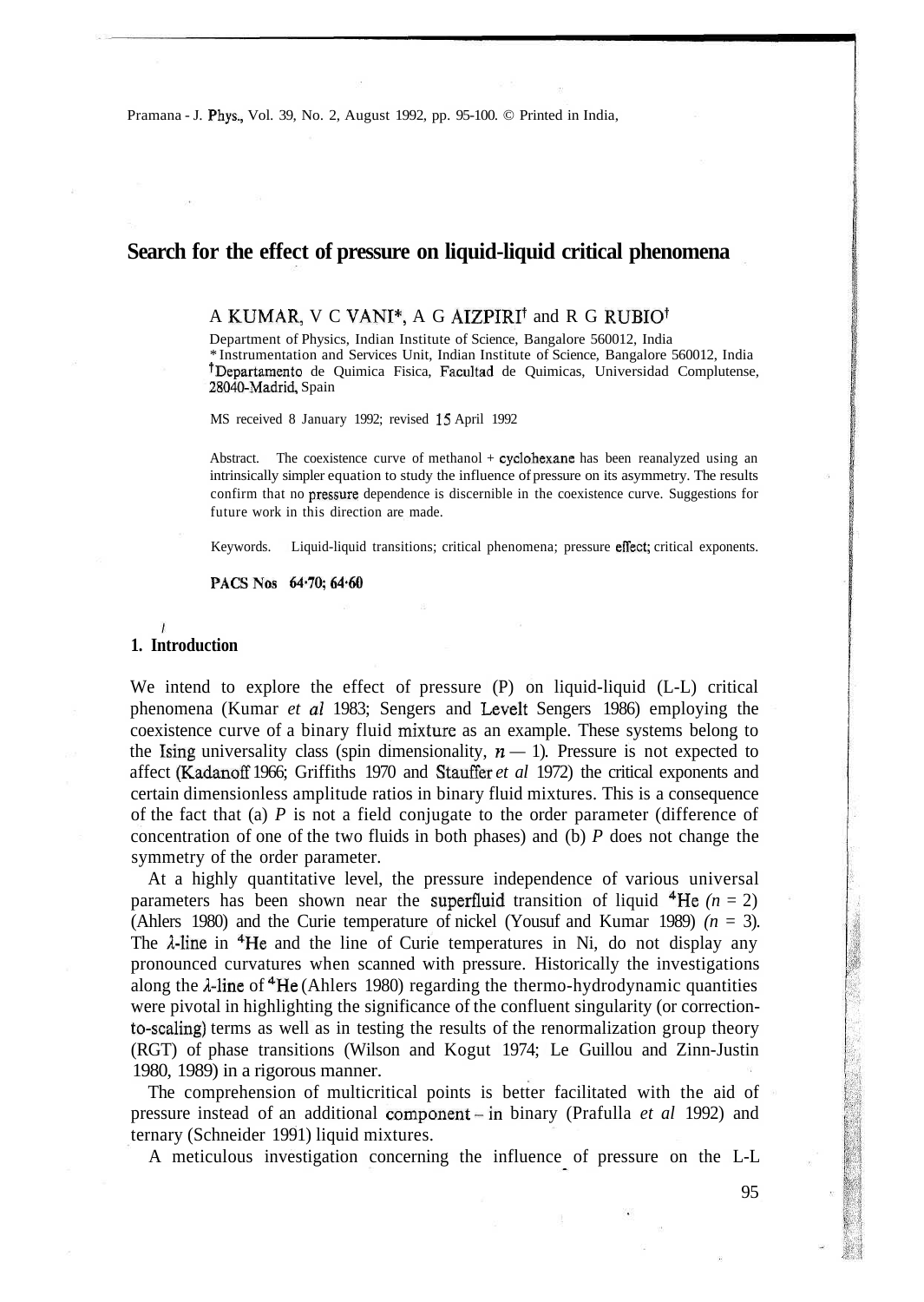#### 96 *A Kumar et al*

coexistence curve of methanol + cyclohexane  $(M + CH)$  has been reported (Aizpiri *et al* 1988). These data are carefully reanalysed using a simpler expression.

#### **2. Reanalysis of the data of Aizpiri** *et al*

Two of us (RGR and AGA) measured the coexistence curve (Aizpiri *et al* 1988) of  $(M + CH)$  in the pressure range  $0.1 < P/MPa < 13.0$ . Several isobars were obtained interpolating in various visually determined isopleths. The temperature, pressure and composition resolutions were  $+1$  mK,  $\pm 0.01$  MPa and  $\pm 0.002$  respectively. The shape of the phase diagram and its diameter (Greer 1976; Greer *et al* 1983; Vani *et al* 1986; Aizpiri *et al* 1988) can be combined to yield a general expression,

$$
|X - X_c| = \pm A_1 t \pm A_2 t^{1-\alpha} + A_3 t^{\beta} + A_4 t^{\beta + \Delta}
$$
 (1)

Y

where  $t = \frac{(T_c - T)}{T_c}$ ,  $T_c$  being the critical temperature. *X* can be any concentration variable of the coexistence curve.  $A_1 - A_4$  are the parameters to be fitted. The critical exponents  $\beta$  and a describe the shape of the coexistence curve and specific heat singularity respectively as  $t \rightarrow 0$ . According to RGT (Wilson and Kogut 1974; Le Guillou and Zinn- Justin 1980, 1989),  $\beta = 0.325$  and a = 0.1 10. The correction-toscaling exponent (Greer 1978; Kumar *et al* 1983; Sengers and Levelt Sengers 1986) has a value  $A = 0.50$  and  $X<sub>c</sub>$  is the critical concentration. When the chosen composition variable does not provide the preferred order parameter, the  $t^{1-\alpha}$  term may be hidden under a strong  $t^{2\beta}$  anomaly, but very often the data do not allow to distinguish between the two (Greer 1978; Kumar *et al* 1983; Greer *et al* 1983). In the data analysis reported here, equation (1) is used to fit the data of Aizpiri *et al* (1988). The data were fitted using a nonlinear-least-squares fit program CURFIT (Bevington 1969). This program has been extensively used earlier for similar expressions (Greer 1976; Greer *et al* 1983; Vani *et al* 1986). The criterion for a good fit (Bevington 1969) was that  $\chi_{\nu}^2$  should be close to 1.0 (apart from the reasonable randomness of the residuals of the fits).

The original data from Aizpiri *et al* (1988) i.e. *(T,P)* at a given *X,* were converted to *(X, T)* at a given *P* by means of an interpolation method (Aizpiri *et al* 1988). These data were fitted to each branch of the coexistence curve to generate the coexisting compositions at a given *T,* from which the corresponding values of the order parameter and of the diameter were obtained and fitted. The essential conclusions (Aizpiri *et al* 1988) were that (a) P effect on the asymmetry of the coexistence curve, was masked by uncertainties and (b) the diameter shows no statistically significant anomaly. Here it should be noted that the original precision of the measurements, which was remarkable, possibly suffered due to two steps of interpolation (which could also introduce small systematic errors and as a consequence a certain systematicity in the distribution of residuals). Since this research was *the first* careful endeavour to probe the pressure effect on L-L critical phenomena, it was decided to reanalyze and reexamine these data using (1). The temperature range covered in the data analysis is  $1.5 \times 10^{-4} \le t \le 5 \times 10^{-2}$  which is outside the range of gravity effects for (M + CH; even for the smallest *t* approached (Kumar *et al* 1983; Greer 1978; Aizpiri *et al* 1988). The two data points closest to  $T_c$  were neglected as was done in the reference of Aizpiri *et al* (1988). The critical exponents a, *ft* and A were kept fixed at their theoretical values as is the common practice (Greer *et al* 1983; Aizpiri *et al* 1988).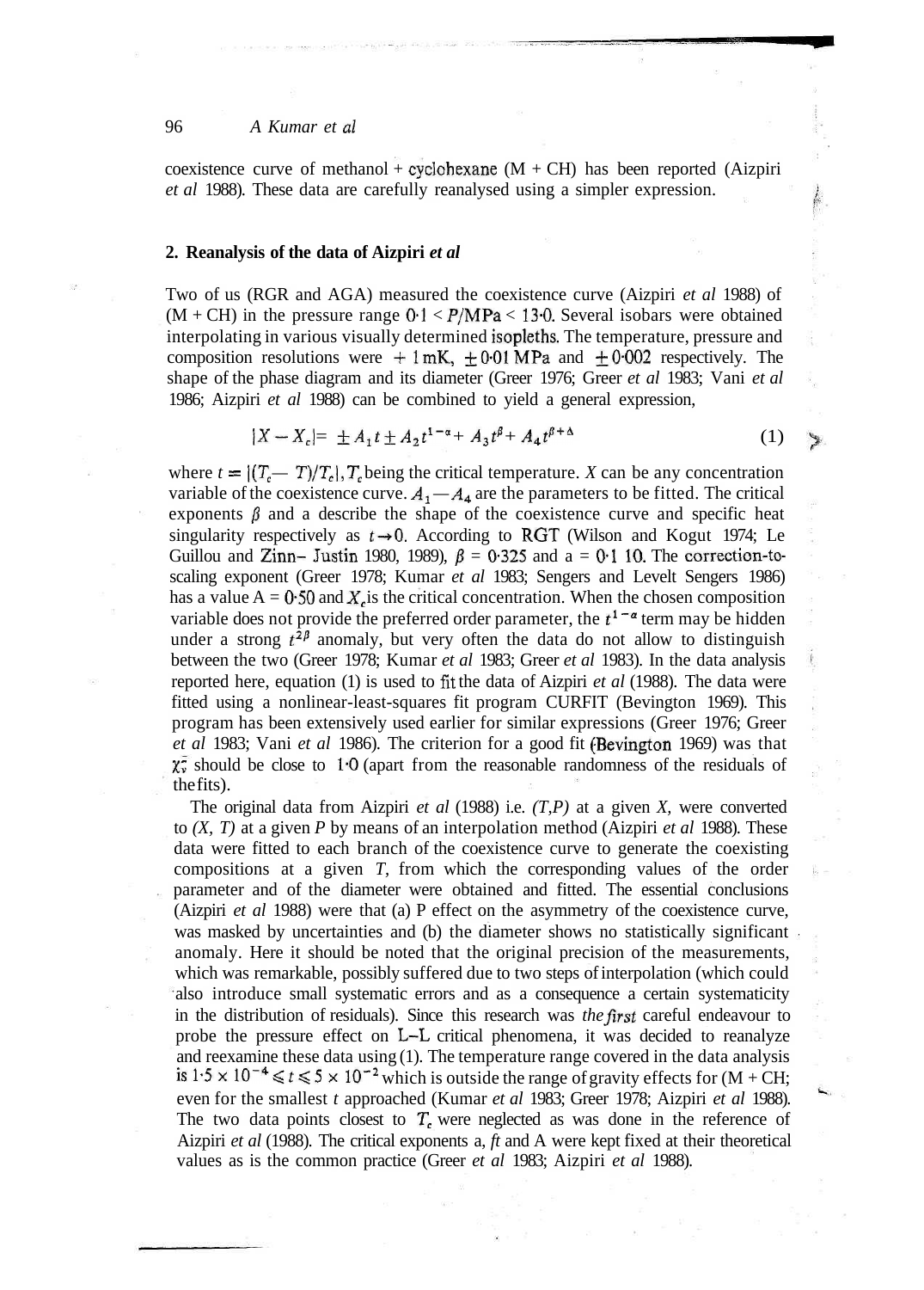# *Effect of pressure on critical phenomena* 97

The minimum in  $\chi^2$  was achieved by varying  $X_c$  and  $T_c$ . These values of  $X_c$  and  $T_c$  were then held fixed and parameters  $A_1 - A_4$  were determined. The term  $A_4 t^{\beta+4}$ in (1) was not found to improve the fit significantly and was discarded. This result is in agreement with the assumption that for L-L critical systems the first correctionto-scaling amplitude is small as has been reported recently (Singh and Pitzer 1989).

It is also inferred that the anomalous term,  $A_2t^{1-\alpha}$ , in the diameter [equation (1)] cannot be excluded from the data—this finding is not in consonance with the work of Aizpiri *et al* (1988). However, a careful examination of the residuals of the diameter fits of Aizpiri *et al* (1988) (unpublished) does *not* rule out the possibility that those data were consistent with the existence of a  $(1 - a)$  term in (1).

According to our results, amplitude *A2* seems to be the best index to reveal the effect of *P* on the coexistence curve of  $(M + CH)$ . Equation (1) treats the order parameter as mole fraction, which is the preferred order parameter for this system (Greer *et al* 1983; Aizpiri *et al* 1988). The results of the fit are shown in tables 1 and 2.

Table 1. Results of fits to equation (1) [Right:  $R(X > X_c)$  Left:  $L(X < X_c)$ ]. The values of  $X_c$  and  $T_c$  were kept fixed. A small variation in steps of  $\pm 0.001$  for  $X_c$ did not affect the results. The right branch of the coexistence curve gave a better fit than the left branch, possibly due to paucity of data points very close to  $X_c$ .

| P/MPa           | $T_c/K$     | $A_{1}$                   | $A_{2}$         | $A_3$           | $\chi_v^2$ |
|-----------------|-------------|---------------------------|-----------------|-----------------|------------|
| 0.1R            | 318.445     | $-11 \cdot 1 + 0 \cdot 8$ | $8.1 + 0.6$     | $0.79 + 0.01$   | 1.02       |
| $0.11$ .        | 318.445     | $14.2 \pm 1.1$            | $-11.6 \pm 0.9$ | $0.69 \pm 0.02$ | $0 - 07$   |
| 1 R             | 318.749     | $-11.9 + 0.8$             | $8.7 + 0.6$     | $0.79 + 0.01$   | 0.96       |
| 1 <sub>L</sub>  | 318.749     | $9.9 + 1.0$               | $-8.4 + 0.8$    | $0.74 \pm 0.01$ | 0.21       |
| 2.5R            | 319.264     | $-11.2 + 0.8$             | $8 - 2 + 0.6$   | $0.79 \pm 0.01$ | 1.18       |
| 2.5L            | 319.264     | $15.3 \pm 1.2$            | $-12.6 \pm 0.9$ | $0.67 + 0.02$   | 0.02       |
| 5 R             | 320.070     | $-11.8 + 0.8$             | $8-6+0-6$       | $0.79 + 0.01$   | 1.06       |
| 5 L             | 320.070     | $10.5 + 0.9$              | $-8-7 + 0.8$    | $0-75 + 0.01$   | 0.70       |
| 10 R            | $321 - 688$ | $-11.5+0.8$               | $8.6 + 0.6$     | $0.77 + 0.01$   | 0.51       |
| 10 <sub>L</sub> | 321.688     | $14.4 + 1.1$              | $-11.9 + 0.9$   | $0.68 \pm 0.02$ | 0.10       |
| 13R             | 322.600     | $-9-9+0.7$                | $7.2 \pm 0.6$   | $0.80 \pm 0.01$ | 1.13       |
| 13L             | 322.600     | $15-5+10$                 | $-12.4 \pm 0.8$ | $0.69 \pm 0.02$ | 0.17       |

Table 2. Ratios of the amplitudes  $A_1$ ,  $A_2$  and  $A_3$  for the right and left branches (taken from table 1). These ratios are expected to articulate the effect of pressure on the coexistence curve. None of the ratios show any systematic trend up to 13MPa.

|       | $T_{e}/K$   | $A_1(R)$ | $A_2(R)$ | $A_3(R)$ |
|-------|-------------|----------|----------|----------|
| P/MPa |             | $n_1(L)$ | $A_2(L)$ | $A_3(L)$ |
| 0.1   | 318.445     | $-0-783$ | $-0.701$ | 1.141    |
|       | 318-749     | $-1.203$ | $-1.039$ | 1.070    |
| 2.5   | 319.264     | $-0.732$ | $-0.652$ | 1.186    |
| .5    | 320-070     | $-1.120$ | $-0.984$ | 1.061    |
| 10    | 321.688     | $-0.800$ | $-0.720$ | 1.136    |
| 13    | $322 - 600$ | $-0-642$ | $-0.579$ | 1.158    |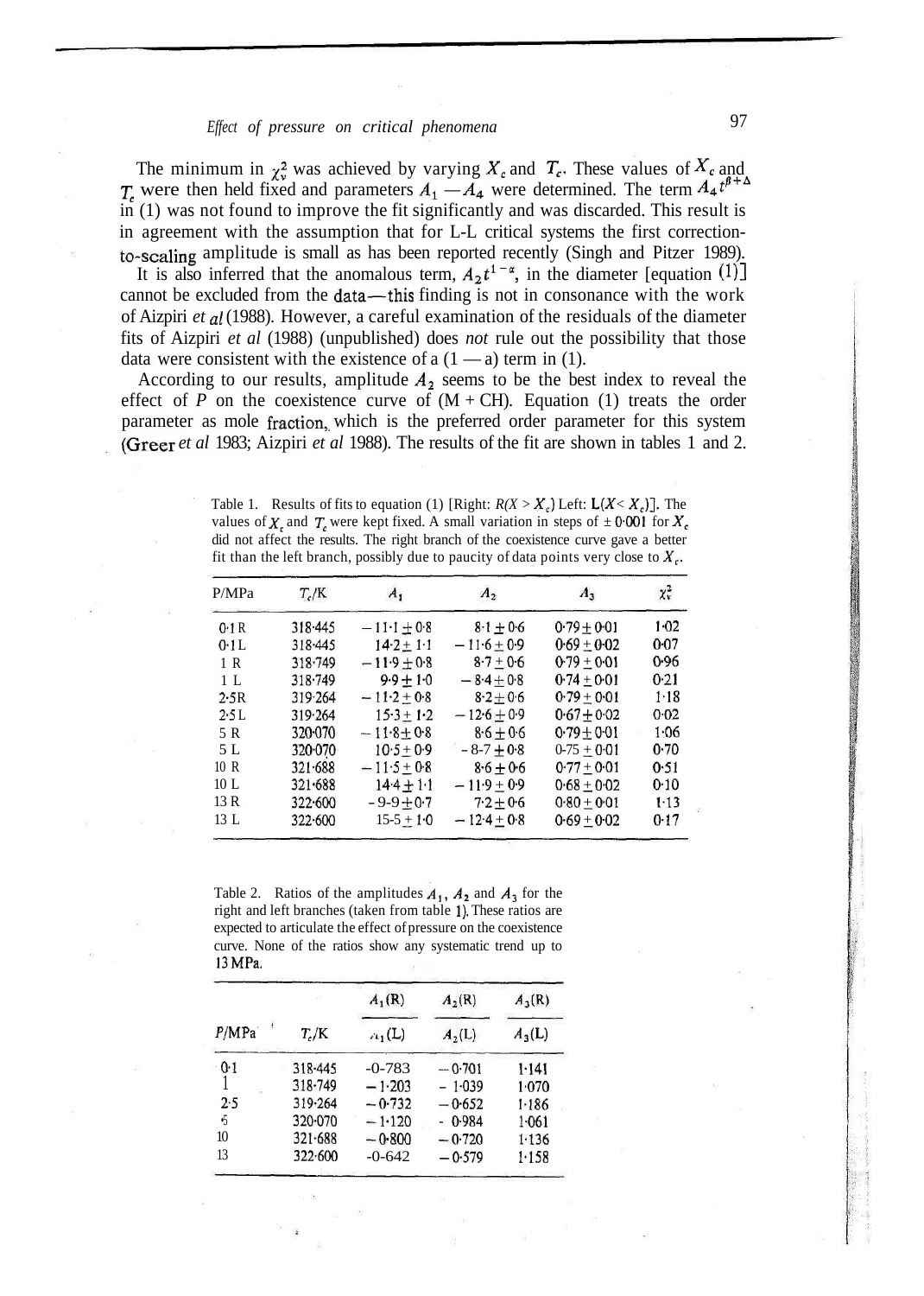A Kumar et al



Figure I. Experimental and calculated phase diagram (using equation  $(1)$ ) of methanol + cyclohexane at 0-1 MPa. The continuous line is guide to the eye.



**Figure 2.** Experimental and calculated phase diagram (using equation (1)) of methanol + cyclohexane at 13 MPa. The continuous line is guide to the eye.

Figures 1 and 2 display the complete coexistence curve at two extreme pressures along with the fitted values.

#### **3. Discussion**

It is evident from tables -1 and 2 that there is no noticeable effect of  $P$  on  $A_2$  i.e. the increased pressure has not enhanced the asymmetry of the coexistence curve. A similar result persists if  $(1 - a)$  is replaced by  $2\beta$  in (1). The non observation of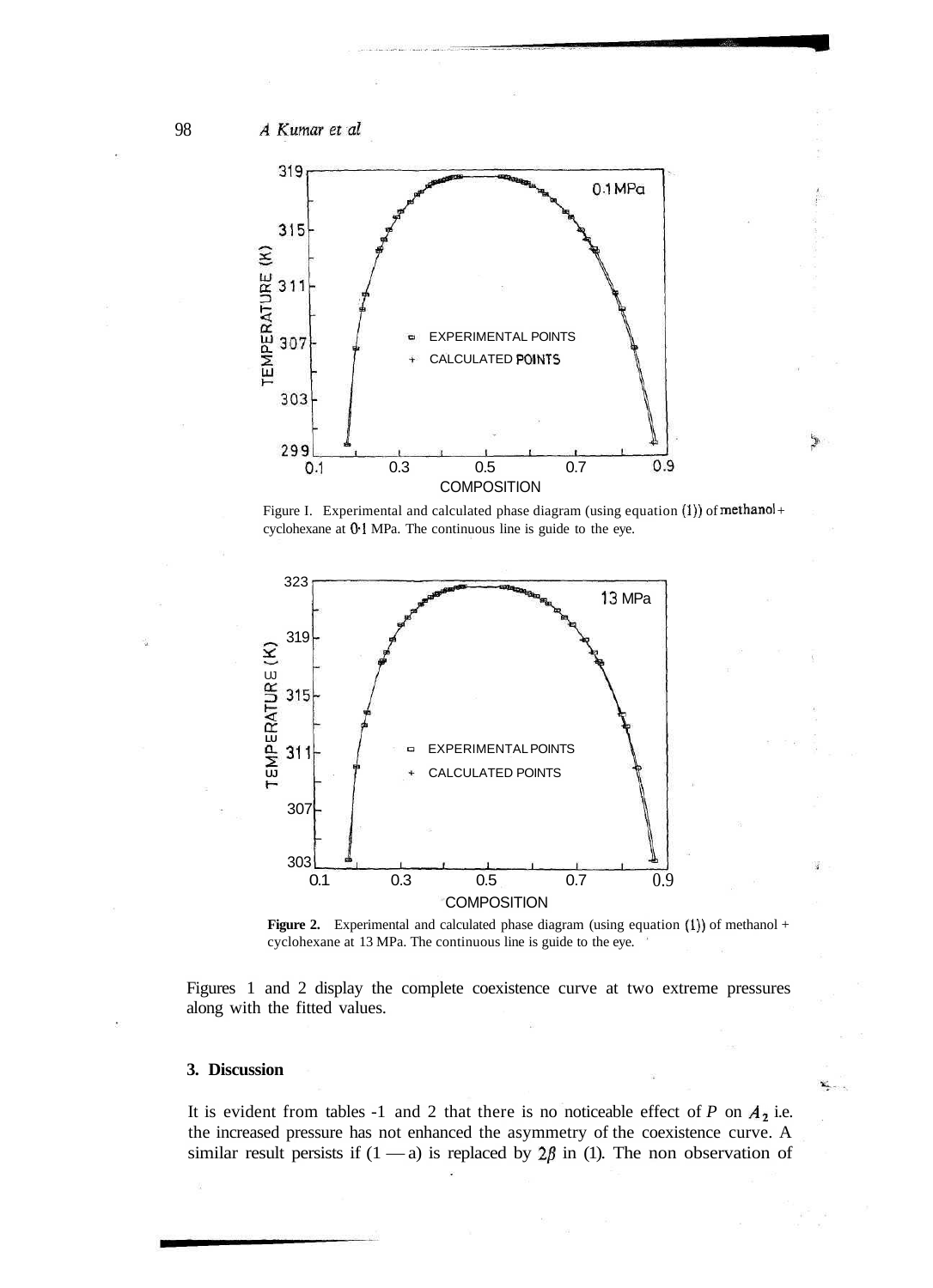## *Effect of pressure on critical phenomena*

the effect of  $P$  is not in conflict with the ideas of universality and the RGT (Kadanoff 1966; Griffiths 1970; Stauffer *et al* 1972; Wilson and Kogut 1974; Le Guillou and Zinn-Justin 1980, 1989).

The debatable question is whether the effect of pressure on the L-L coexistence curve can be measured at all. Here one must refer to the situation in the study of the superfluid transition in liquid <sup>4</sup>He as pressure was increased to nearly 3 MPa along the A-line (Ahlers 1980). The pressure dramatically increased the amplitude of correction-to-scaling terms for the superfluid fraction, thermal expansion and thermal conductivity. Nonetheless, it should be recognized that a modest pressure of ≃3 MPa is fairly close to the freezing pressure for liquid <sup>4</sup>He. Perhaps one has to extend the range of pressure to a few *hundred* MPa in binary fluid systems to observe its influence. The ultimate pressure will be limited by the solidification of one of the liquids.

## **4. Suggestions for future work**

It is fortuitous that a highly symmetric system (i.e. a system with  $X_c$  almost at  $0.5$ ) and a very symmetric coexistence curve),  $(M + CH)$ , was chosen to see the effect of pressure. It seems prudent to choose a system like polystyrene + cyclohexane, that is extremely asymmetric, for a molecular weight of  $10<sup>5</sup>$  or  $10<sup>6</sup>$  of polystyrene. The critical volume fraction of polystyrene (Nakata *et al* 1975, 1978) is 0-0321 in this system.

It is suggested that a *direct* isobaric determination of the coexistence curve should be made, preferably with a single sample technique, avoiding interpolation at any step.

#### **Acknowledgements**

We have benefited from our discussions with E S R Gopal. We are indebted to T Narayanan for his suggestions. We thank B V Prafulla for a thorough reading of the manuscript. The financial support to AK and VCV from the Department of Atomic Energy and Indo-French Centre for the Promotion of Advanced Research is gratefully acknowledged. AGA and RGR received partial support for this work from the Universidad Complutense under a grant for Grupos Precompetitivos.

#### **References**

Ahlers G 1980 *Rev. Mod. Phys. 52* 489 and references therein Aizpiri A G, Rubio R G and Pena M D 1988 /. *Chem. Phys.* 88 1934 and references therein Bevington P R 1969 *Data reduction and error analysis for the physical sciences* (New York: McGraw Hill) Greer S C 1976 *Phys. Rev.* A14 1770 Greer S C 1978 *Ace. Chem. Res.* 11 427 Greer S C, Das B K, Kumar A and Gopal E S R 1983 *J. Chem. Phys.* 79 4545 Griffiths R B 1970 *Phys. Rev. Lett.* 24 1479 Kadanoff L P 1966 *Physics (New York) 2* 263 Kumar A, Krishnamurthy H R and Gopal E S R 1983 *Phys. Rep.* 98 57 Le Guillou J C and Zinn-Justin J 1980 Phys. Rev. **B21** 3976 Le Guillou J C and Zinn-Justin J 1989 *J. Phys. (Paris)* 50 1365 Nakata M, Dobashi T, Kuwahara N and Kaneko M 1978 *Phys. Rev.* A18 2683